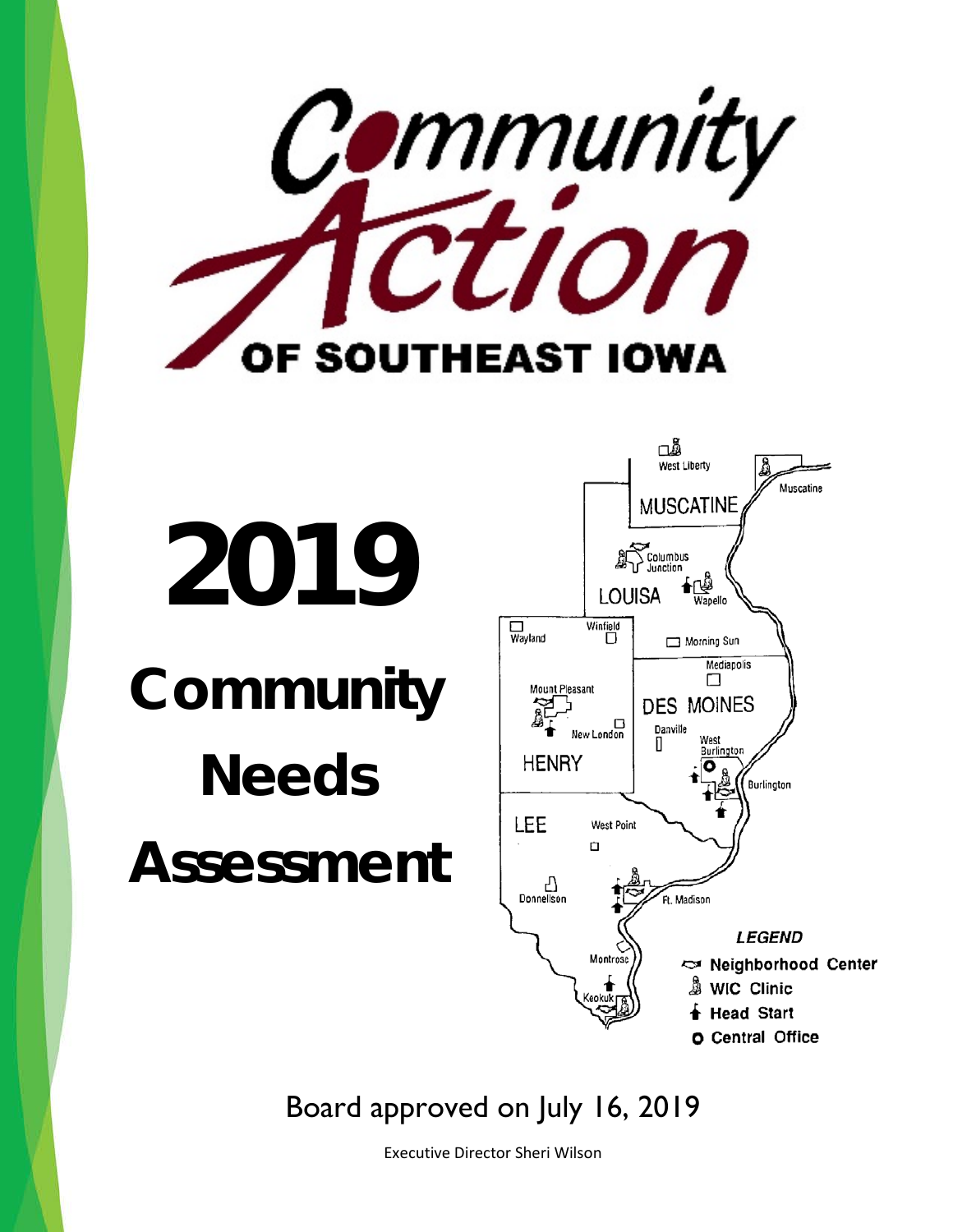# **Table of Contents**

# <span id="page-1-0"></span>**Contact Us:**

**Central Office:** 2850 Mt Pleasant St, Suite 108 Burlington, IA 52601 319-753-0193 community.action@caofseia.org Find out more about us on our website: www.caofseia.org On Facebook: https://www.facebook.com/CommunityActionofSoutheastlowa/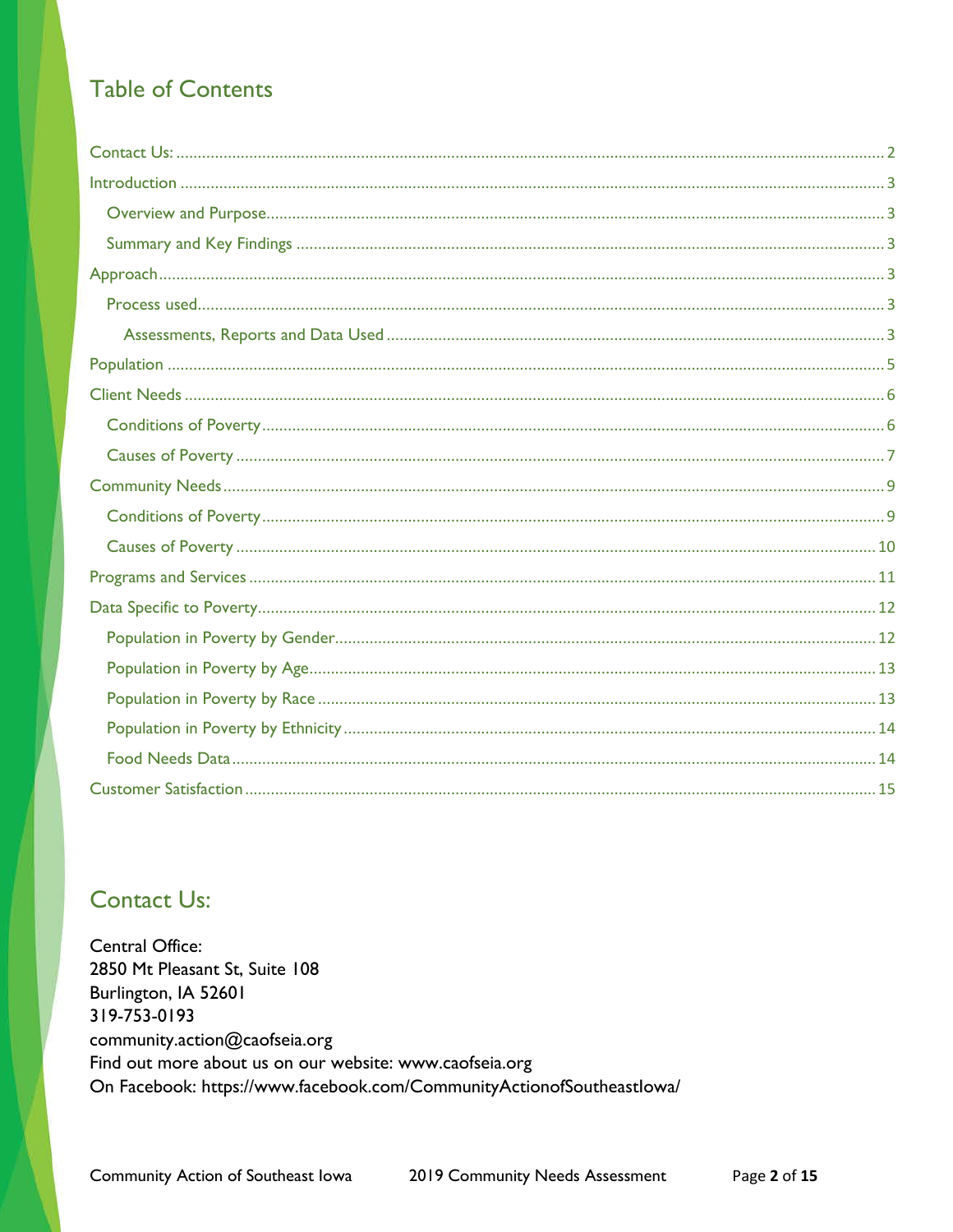# <span id="page-2-0"></span>Introduction

Community Action of Southeast Iowa is dedicated to alleviating the conditions and causes of poverty by building partnerships and strengthening people through quality services. We have been in operation since 1964 in southeast Iowa providing support and meeting needs in our communities.

## <span id="page-2-1"></span>Overview and Purpose

Community Action of Southeast Iowa conducts a community needs assessment every three years in accordance with the Community Services Block Grant (CSBG) standards. This assessment provides an in depth look at the needs of our area, our client's needs, evaluates causes of poverty, conditions of poverty, and assesses how, we as an agency, may address various issues. This forms the basis of planning as we follow the Results Oriented Management and Accountability (ROMA) framework to identify needs, look at desired outcomes, develop services to reach those outcomes, implement strategies, follow through with evaluation, and reporting.

## <span id="page-2-2"></span>Summary and Key Findings

The top identified needs in our area are employment, housing, transportation, food, and budgeting. While there are some services in place to address these needs, there still remain gaps where individual's needs are not being met. Increasing household income would greatly alleviate these needs; however, there are a complex array of struggles around increasing income. Across the nation children and minorities are in poverty at a disproportional rate and southeast Iowa is no different.

# <span id="page-2-3"></span>Approach

Community Action of Southeast Iowa desires to have ongoing input regarding needs in our area. For this reason there is generally some form of systematic collection of data occurring in at least one of our programs throughout any given year. We collect information from a variety of sources and utilize many in analyzation. The planning director is primarily responsible for the Community Needs Assessment; however, other managers, administration staff, and the board have a hand in it as well.

## <span id="page-2-4"></span>Process used

In completion of this report, many specific assessments were freshly analyzed as listed below. Census data was accessed and compared nationally and locally. Many different areas of the community were able to present their needs, opinions, and views, as you will see throughout the report and from the different assessments used.

## <span id="page-2-5"></span>Assessments, Reports and Data Used

\*\*Superscript references throughout this document reference data sets listed below.

- 1. 2016 Client Needs Survey, 603 respondents, of which 319 were from Des Moines County, 122 from Henry County, 142 from Lee County, and 19 from Louisa County. Surveys were distributed and collected from clients through all of our agency programs.
- 2. 2016 Client Satisfaction Report, included in the 2016 Client Needs Survey, 603 respondents.
- 3. 2017 Community/Stakeholders Needs Assessment, 276 survey responses, including 27 from community-based organizations, 14 private businesses, 34 educational institutions, 20 from local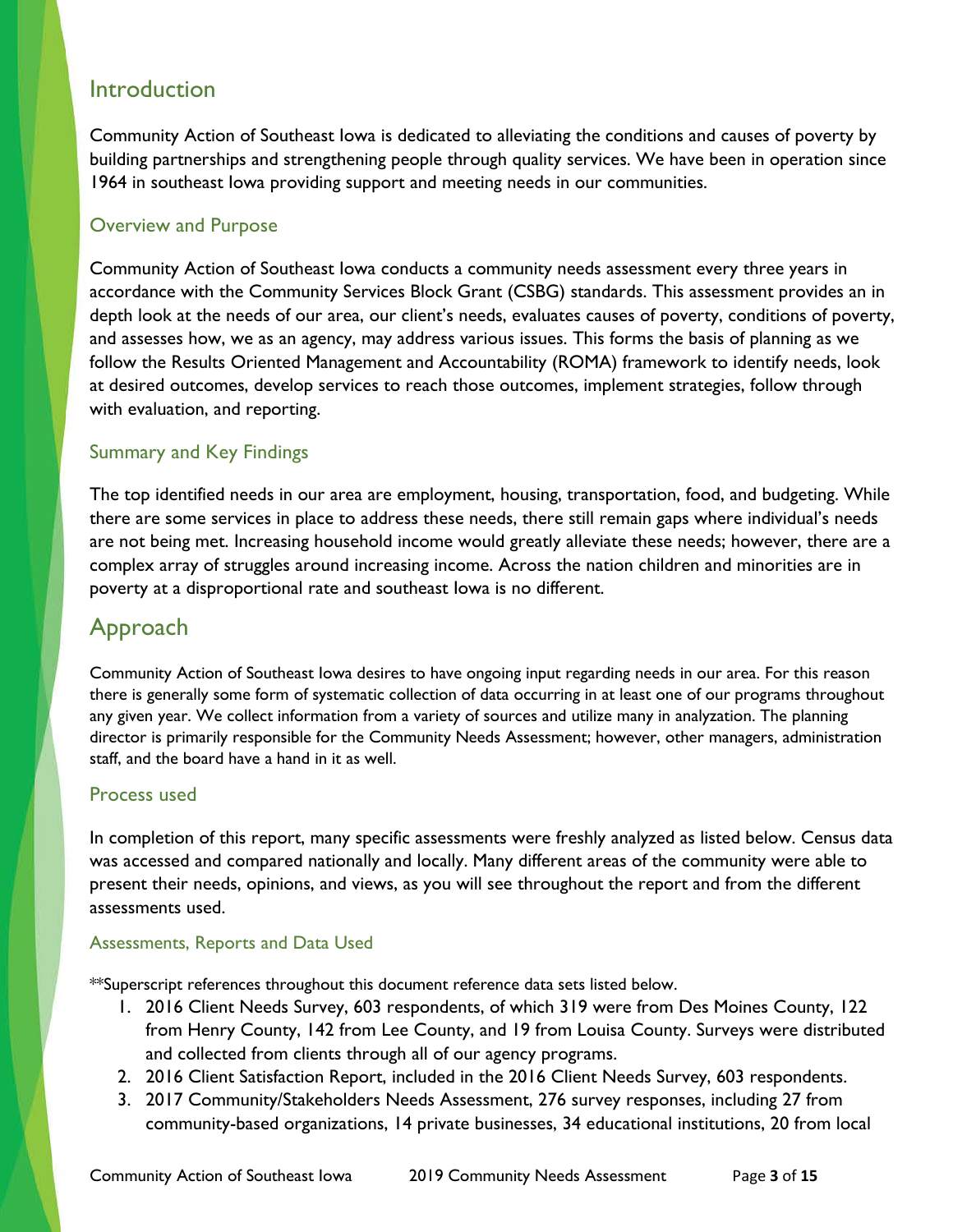government, 12 health care providers, 16 faith-based organizations, 18 from other public sector organizations, and 4 unidentified.

- 4. 2014 Strategic Plan, this involved a group discussion of community needs at each of the six tables comprised of community members, board members, business, social service agency providers, and interested parties.
- 5. 2019 Client Satisfaction Survey, 228 respondents mostly collected through our CSBG centers, representing each of our four counties with clients receiving 13 of our 15 listed services in the past year.
- 6. 2019 Facebook/Website Survey, 41 respondents collected through the internet, 11 had received services from us in the past year and 30 were other community members.
- 7. FY 2018 and 2019 Advisory Committee Qualitative Data/Input; information collected from monthly Community Action Program Advisory Committee meetings of clients, community members, board members, and interested parties. Monthly meetings (except for summers) occur in each of our four counties and a summary of each was provided by the Neighborhood Center Director.
- 8. 2018 Staff Needs Evaluation; at our October 2018 fall agency in-service 124 staff participated in a needs assessment individually and then in groups. 113 turned in assessment forms.
- 9. 2019 Head Start Community Needs Assessment, a committee of 20 people including staff, Policy Council members, board members, and community partners participated in focus groups, online research, phone calls, emails, surveys, and discussion around community needs in each of our four counties.
- 10. Community Action Partnership Data Tool was utilized, which accesses the American Community Survey and Census data.
- 11. Living Wage Calculator by Dr. Amy K. Glasmeier and the Massachusetts Institute of Technology, <http://livingwage.mit.edu/states/19/locations>
- 12. Iowa Workforce Development (IWD) Iowa Wage Report 2018, Region 16 Burlington-Ft Madison Area,<https://www.iowaworkforcedevelopment.gov/iowa-wage-report>
- 13. NIFCAP Database, Fiscal Year 2018 client data unless otherwise noted.
- 14. 2019 Family Survey Exit, Head Start and Early Head Start end of the year satisfaction data, 208 respondents.
- 15. Uniform Crime Reporting Statistics, US Department of Justice, reports on property crimes 1985 through 2014 from Burlington Police Department, City of Fort Madison Police Department, and Keokuk Police Department.
- 16. IWD 2016 Southeast Iowa Region Laborshed Analysis, [https://www.iowaworkforcedevelopment.gov/sites/search.iowaworkforcedevelopment.gov/files/sou](https://www.iowaworkforcedevelopment.gov/sites/search.iowaworkforcedevelopment.gov/files/southeastiowa_execsummary2016.pdf) [theastiowa\\_execsummary2016.pdf](https://www.iowaworkforcedevelopment.gov/sites/search.iowaworkforcedevelopment.gov/files/southeastiowa_execsummary2016.pdf)
- 17. IWD 2017 Annual Profile Region #16, [https://www.iowaworkforcedevelopment.gov/sites/search.iowaworkforcedevelopment.gov/files/doc](https://www.iowaworkforcedevelopment.gov/sites/search.iowaworkforcedevelopment.gov/files/documents/2017%20IWD%20Region%2016.pdf) [uments/2017%20IWD%20Region%2016.pdf](https://www.iowaworkforcedevelopment.gov/sites/search.iowaworkforcedevelopment.gov/files/documents/2017%20IWD%20Region%2016.pdf)
- 18. 2017 Feeding America Map the Meal Gap Food Insecurity in Iowa. This measures the lack of access to enough nutritionally adequate food for household members. <https://map.feedingamerica.org/county/2017/overall/iowa>
- 19. 2017 Workforce Needs Assessment Regional (#16) Analysis [https://www.iowaworkforcedevelopment.gov/sites/search.iowaworkforcedevelopment.gov/files/doc](https://www.iowaworkforcedevelopment.gov/sites/search.iowaworkforcedevelopment.gov/files/documents/ed_region_17_wna_2017_1.pdf) uments/ed region 17 wna 2017 1.pdf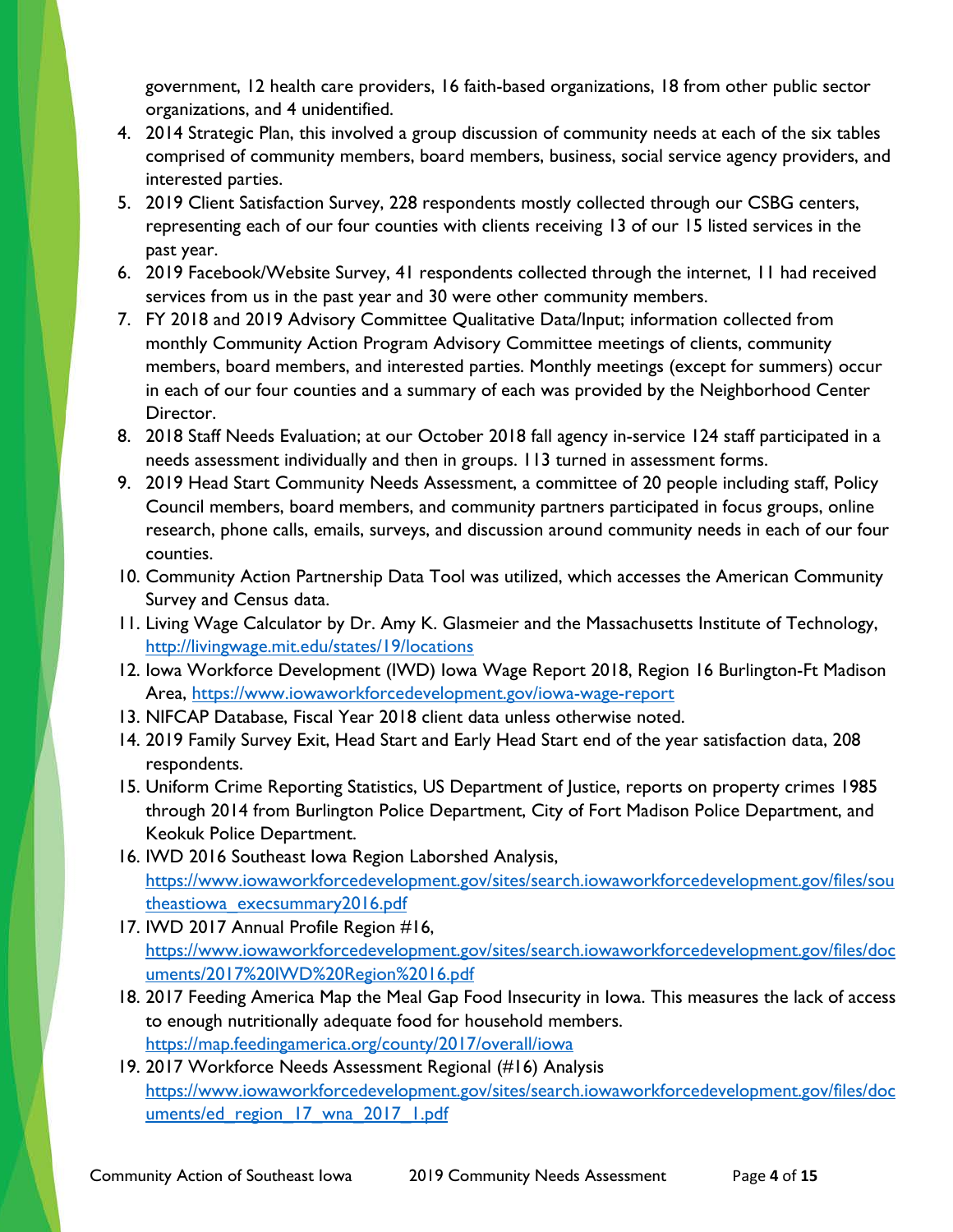# <span id="page-4-0"></span>Population

Programs and services focus on persons who have low incomes. The following chart displays the population, those in poverty (100% of the federal poverty rate), and those served by our agency.

| <b>Report Area</b>                                                      | <b>Total</b><br>Population,<br><b>2017 ACS</b> | <b>All Ages</b><br>No of<br><b>Persons in</b><br><b>Poverty</b> | <b>All Ages</b><br><b>Poverty Rate</b> | <b>Population</b><br><b>Served by</b><br>the Agency<br>in FY 2018 | $%$ of<br><b>Population</b><br>served by<br>the Agency |
|-------------------------------------------------------------------------|------------------------------------------------|-----------------------------------------------------------------|----------------------------------------|-------------------------------------------------------------------|--------------------------------------------------------|
| Report<br>Location                                                      | 105,764                                        | 13,059                                                          | 12.95%                                 | 14,418                                                            | 13.63%                                                 |
| <b>Des Moines</b><br>County, IA                                         | 39,876                                         | 5,218                                                           | 13.5%                                  | 6,710                                                             | 16.83%                                                 |
| Henry County,<br>IA                                                     | 19,865                                         | 2,125                                                           | 11.6%                                  | 2,041                                                             | 10.27%                                                 |
| Lee County,<br>IA                                                       | 34,785                                         | 4,621                                                           | 14.1%                                  | 4,387                                                             | 12.61%                                                 |
| Louisa<br>County, IA                                                    | 11,238                                         | 1,095                                                           | 9.9%                                   | 1,311                                                             | 11.67%                                                 |
| lowa                                                                    | 3,118,102                                      | 328,629                                                         | 10.8%                                  |                                                                   |                                                        |
| <b>United States</b>                                                    | 321,004,407                                    | 42,583,651                                                      | 13.40%                                 |                                                                   |                                                        |
| US Census Bureau, American Community Survey. US Census Bureau, 2013-17. |                                                |                                                                 |                                        |                                                                   |                                                        |

NIFCAP FY2018 Data

Of our clients in fiscal year 2018, 21.8% were non-white, 6.5% were multi-race, and 9% were over age 65<sup>13</sup>. In southeast Iowa, among identified population groups, those most likely to be in poverty are those who identify as more than one race and are 65 years of age or older. Their rate of poverty in southeast Iowa is 60.63% compared to the national average of 13.72%. This represents 77 individuals in southeast  $Iowa^{10}$ .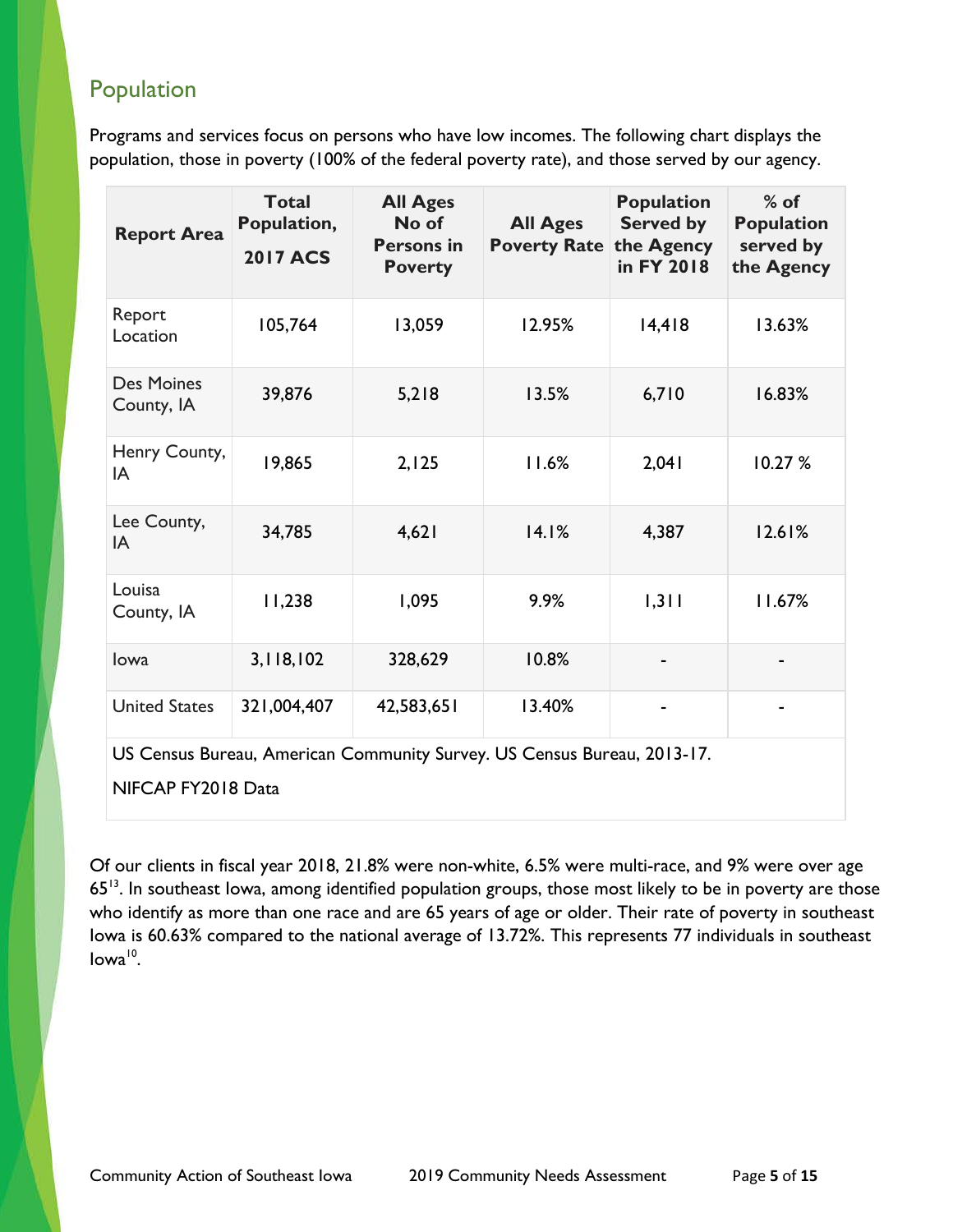# <span id="page-5-0"></span>Client Needs

Our clients have several varying needs, as each situation is unique. This report does not encompass all of them, yet focuses on the top ones identified:

Employment - Clients need employment. Clients need living wage employment.

Housing - Clients need safe and affordable housing.

Transportation - Clients need reliable, affordable and available transportation.

Food - Clients need food. Clients need resources for obtaining affordable and healthy foods.

Budgeting - Clients need assistance managing their finances. Clients need to resolve debt.

#### <span id="page-5-1"></span>Conditions of Poverty

#### *Employment*

Employment is often identified as one of the top five needs for clients in many of our surveys; 2014 Strategic Planning, 2016 Client Needs Assessment, 2017 Community/Stakeholders Needs Assessment, 2019 Client Satisfaction Survey, and the 2019 Facebook/Web Survey. The Advisory committees in each county, 2019 Head Start Community Needs Assessment, and the 2018 Staff Needs Evaluation identify this as a top need. Of the clients who responded to the 2019 Client Satisfaction Survey, 26.56% reported employment as one of their greatest challenges. In the 2017 Community/Stakeholders Needs Assessment 58.33% believe unemployment is an issue and 63.82% that under-employment is an issue. In the 2016 Client Needs Assessment, 45.93% stated they could use help with "finding a permanent, full time job that will support me or my family," and 33.33% could use "help knowing what jobs are available." The Bureau of Labor Statistics for April 2019 put the unemployment rate for our area at 2.7%, while the national rate is 3.4%<sup>10</sup>. Of our 1,690 adult clients, in April 2019, 25.3% were unemployed short term (15.1%) or long term  $(10.2\%)^{13}$ .



The underemployed are individuals who are working fewer than 35 hours per week but desire more hours; are working in positions that do not meet their skill or education level, or have worked for higher wages at previous employment; or are working at wages equal to or less than the national poverty level and are working 35 or more hours per week.

16

#### *Housing*

Housing has been listed among the top five needs in a number of our surveys; 2014 Strategic Planning, 2016 Client Needs Assessment, 2017 Community/Stakeholders Needs Assessment, and the 2019 Facebook/Web Survey. The Advisory committees in each county, the 2018 Staff Needs Evaluation, and 2019 Head Start Community Needs Assessment identify this as a top need. Of respondents to the 2016 Client Needs Assessment 35.59% identified they needed help finding affordable housing to fit their family needs; 24.71% stated they needed help getting financial assistance with rent payments; and 38.53% listed needing assistance making their home more energy efficient  $^{\mathsf{l}}.$  In the 2017 Stakeholder Assessment, 51.93% said they don't believe there are a sufficient number of safe and affordable housing units built or set aside for low-income people;  $58.62\%$  also believe homelessness is an issue in their community $^3.$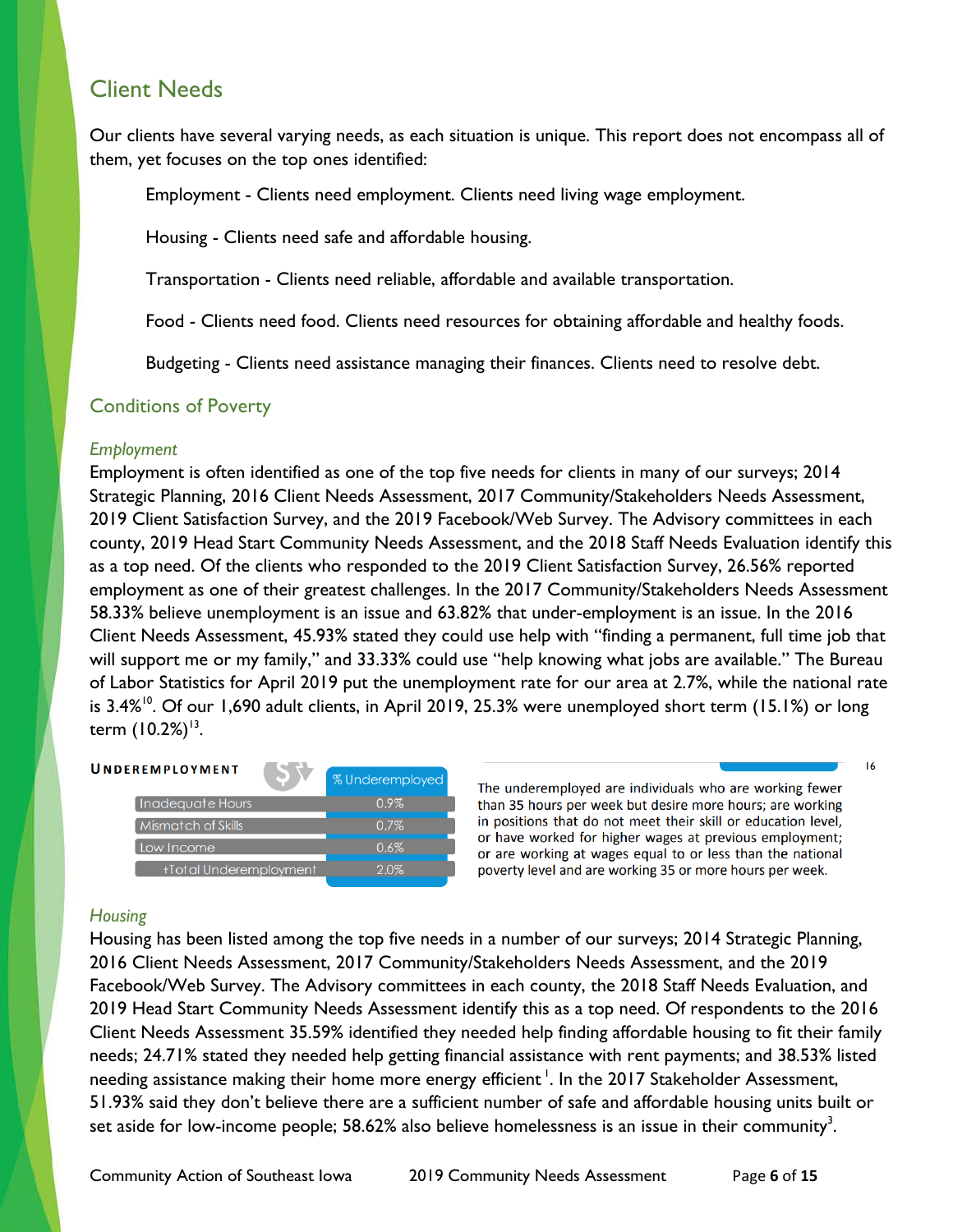#### *Transportation*

Much of our four county area is rural and people have transportation needs. The 2019 Facebook/Web Survey, 2019 Client Satisfaction Survey, 2016 Client Needs Assessment, and 2018 Staff Needs Evaluation all list transportation in the top five needs. All four Advisory committees identify transportation needs in their communities. In the 2016 Client Needs Assessment 45.02% list they could use financial assistance to make car repairs, 31.08% list needing help getting financial assistance to buy a dependable car, and 19.52% could use help having access to public transportation.

#### *Food*

In our 2016 Client Needs Assessment, 56.77% said they could use help getting food from food pantries, food banks, or food shelves; 46.45% said they could use help maintaining enough food at home. All the Advisory committees have identified food as a leading need in their communities. The 2019 Client Satisfaction Survey notes getting food as a top need, the 2014 Strategic Planning process identified food assistance as a primary need, and the 2018 Staff Needs Evaluation listed food assistance as a top need for our clients to obtain self-sufficiency.

#### *Budgeting*

In the 2016 Client Needs Assessment, 40.36% said they could use help with budgeting and managing money. In the 2019 Client Satisfaction Survey 12.5% of respondents identified budgeting as a top need. Having debt affects client's ability to budget. In the 2019 Client Satisfaction Survey 21.35% of respondents stated one of their family's greatest challenges was debt. In the 2018 Staff Needs Evaluation, budgeting was listed as the second highest need for low-income households to achieve or maintain self-sufficiency.



## <span id="page-6-0"></span>Causes of Poverty

#### *Employment*

Clients need jobs. Clients need living wage employment. Possible reasons this need exists for clients is that there are not adequate living wage jobs available in our area. The median wage for all occupations is  $\$16.13$  per hour<sup>12</sup>. The Advisory committees in each county identify this as a top need and have discussed this in relation to there not being enough living wage jobs available in our area. Only 7 of 22 job vacancy positions listed by industry have an entry wage above \$15 per hour<sup>19</sup>. In the 2017 Iowa Workforce Needs Assessment, employers listed 1,172 estimated job vacancies: 12.97% have an entry wage over \$15 per hour, 87.03% are under \$15 per hour, and 39.16% are under \$10 per hour<sup>19</sup>. When the majority of employment available is well under a living wage for a household it makes it very difficult for households to get out of poverty. A living wage in Des Moines County for one adult and one child is listed as  $$23.07$ <sup>11</sup>.

Possible other causes behind clients needing jobs is the affordability of childcare, lack of education, need of increased skills, knowing where to apply, resume writing skills, having appropriate clothing, and equipment for employment $^{\mathsf{I}}.$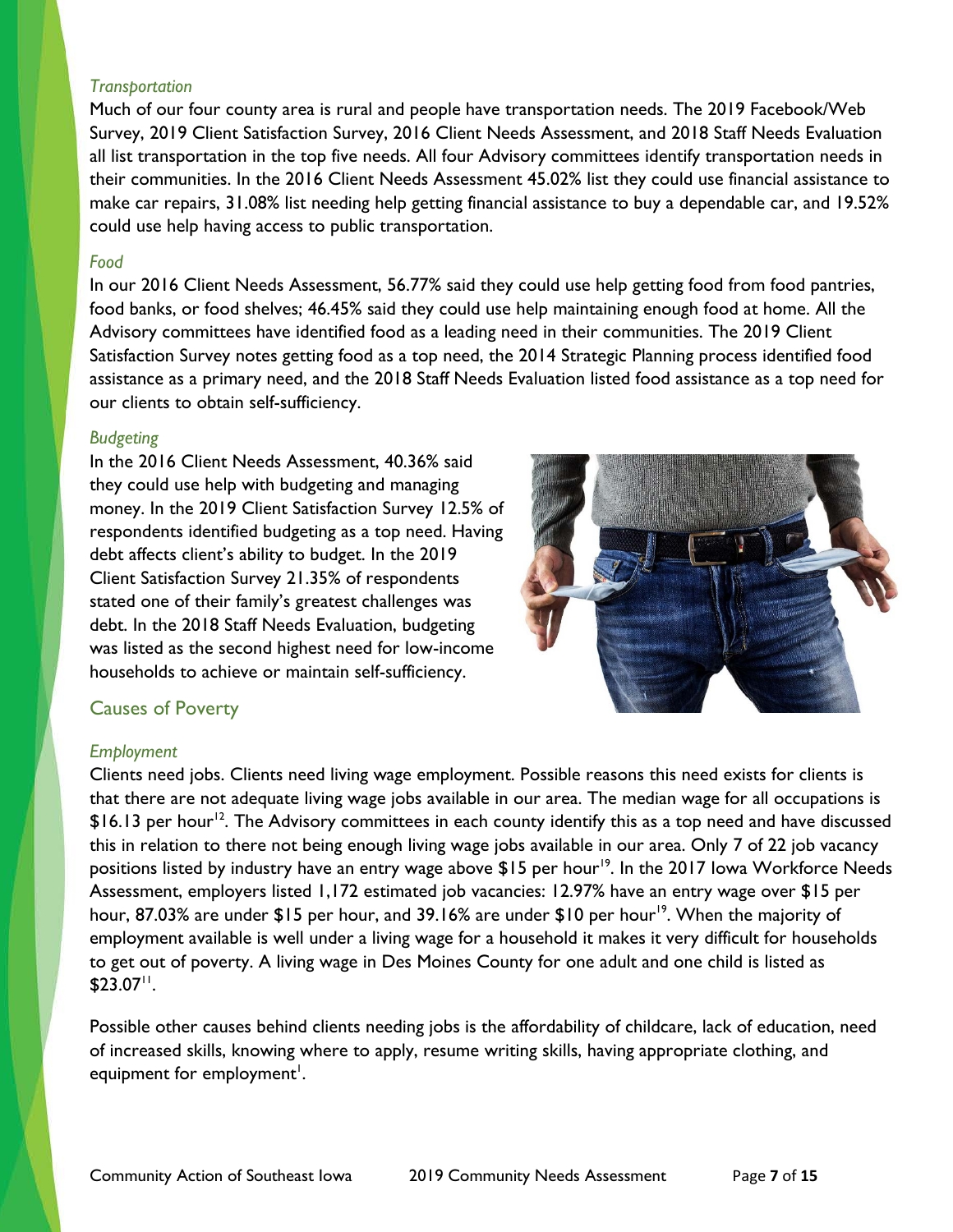Many of our clients are working.  $85.1\%$  have income from employment<sup>13</sup>, and yet they are unable to make ends meet and cover their basic needs. Low wage employment without adequate benefits continue to keep families in poverty<sup>9</sup>.

#### *Housing*

Clients need safe and affordable housing. Clients may not know where to look to find affordable housing. They may be unaware of resources in their communities. Income based housing units have long waiting lists and there are not enough units for the number of people needing them. Clients list needing assistance with rent payments. It may be due to lack of employment, lack of living wage employment, debt, budgeting, or other factors. High energy costs in an otherwise safe home can reduce the affordability of that home. Of our four county area, Des Moines County has the oldest median age homes with the median year built being 1954, compared to the national median year being 1977<sup>10</sup>. With being 23 years older than the national age, this lends to there likely being higher energy costs as materials and weatherization items are older or more degraded with age. This increased age likely raises utility costs and reduces affordability.

#### *Transportation*

Clients need reliable, affordable and available transportation. Awareness of public transportation options is a possible cause behind this need. In our rural area there are only two public transportation options along with a few taxis. With public transportation's limited hours of availability, many rely on friends and family's vehicles or their own. There are few taxis and even less which are affordable for low-income clients. Vehicles can be expensive to obtain and maintain leading to an ongoing need for assistance in the realm of transportation. Complex vehicular issues also lend to there being few assistance programs to help in the area of car repairs, which may greaten the need.

#### *Food*

Clients need food. Clients need resources for obtaining affordable and healthy foods. Clients struggle with budgeting, which may affect their ability to buy food. Clients may also be unaware of the resources that are available to them, the requirements, or frequency of which they may access local resources. Times, transportation, and ability to get to local resources may also factor into their ability to obtain needed foods. In the 2018 Staff Needs Evaluation, 15% of staff noted that pride in accessing resources may factor into why people do not utilize resources that are available to them.



## *Budgeting*

Clients need assistance managing their finances. Clients need to resolve debt. Merriam-Webster defines budget as "following a plan for coordinating resources and expenditures." It can be assumed that many of our clients have low resources therefore coordinating what few they may have affects their budgeting. In some cases it may not be the lack of budgeting skill or not knowing how to plan, but rather a lack of resources with which to plan that affects their ability to budget. In other cases, it may be a lack of budgeting skill, knowing how to prioritize their finances, and actively following through with a developed plan. Many clients list having debt, a possible cause of this could have been poor budgeting. Their need to resolve debt may center around it being a continual drain on their budget keeping them unable to move forward financially. A possibility of debt could be medical bills or health struggles which prevent them from obtaining more income from employment.

Community Action of Southeast Iowa 2019 Community Needs Assessment Page **8** of **15**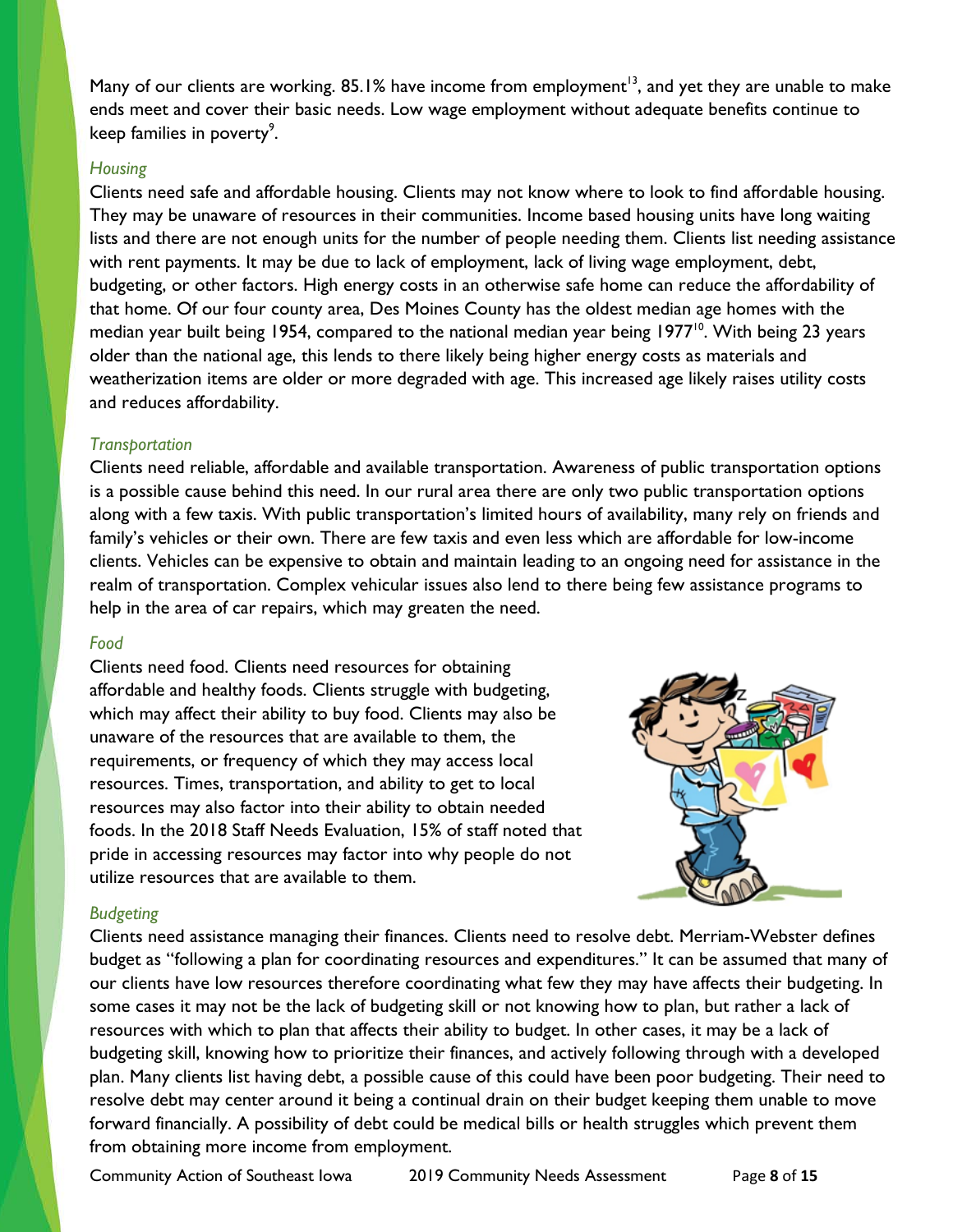# <span id="page-8-0"></span>Community Needs

Each of our communities have varying needs; however, the top needs are significant and many are similar county to county and town to town. This report does not mention all needs. The top needs identified in the 2017 Community/Stakeholders Needs Assessment are as follows:

Public Safety – Our communities need to reduce non-violent crime.

Infrastructure – Our communities need to reduce the number of neglected houses and buildings.

Employment – Our communities need more living wage employment opportunities.

Health – Our communities need accessible and affordable behavior and mental health care resources and services for low-income people.

Housing – Our communities need more shelter beds for the homeless.

#### <span id="page-8-1"></span>Conditions of Poverty

#### *Public Safety*

 $82.46\%$  of respondents said public safety related to non-violent crime is an issue $^3$ . While all property crime rates per 100,000 people reported in Burlington and Fort Madison has decreased from 1985 to 2014 there is still a perception that the public is not safe. In Keokuk there has been a slight increase in crime rates between 1985 and 2014: property crime rate per 100,000 has increased from 4,055.9 to 4,105.1, burglary has increased from 1,053.2 to 1,077.4, and larceny theft rate has gone up from 2,763.7 to  $2,860.6^{15}$ .

#### *Infrastructure*

75.21% of respondents state infrastructure related to abandoned or neglected houses and buildings are an issue<sup>3</sup>. According to the American Community Survey in 2017 our area of southeast Iowa has 0.33% of housing units without plumbing. This is comparable to the national average of 0.39%<sup>10</sup>. According to the US department of Housing and Urban Development 2016 Quarter 4 report, southeast Iowa has a vacancy rate of 5.9%; over double the Iowa and national average of 2.6%<sup>10</sup>. Lee County especially has a high residential vacancy rate of 10.2%, the highest in our four county area, while Louisa County has the lowest at 1.9%<sup>10</sup>. The US Postal Service quarterly information delivered to the US Department of Housing and Urban Development lists 280 business addresses were vacant, a rate of 13.2%<sup>10</sup>.



Community Action of Southeast Iowa 2019 Community Needs Assessment Page **9** of **15**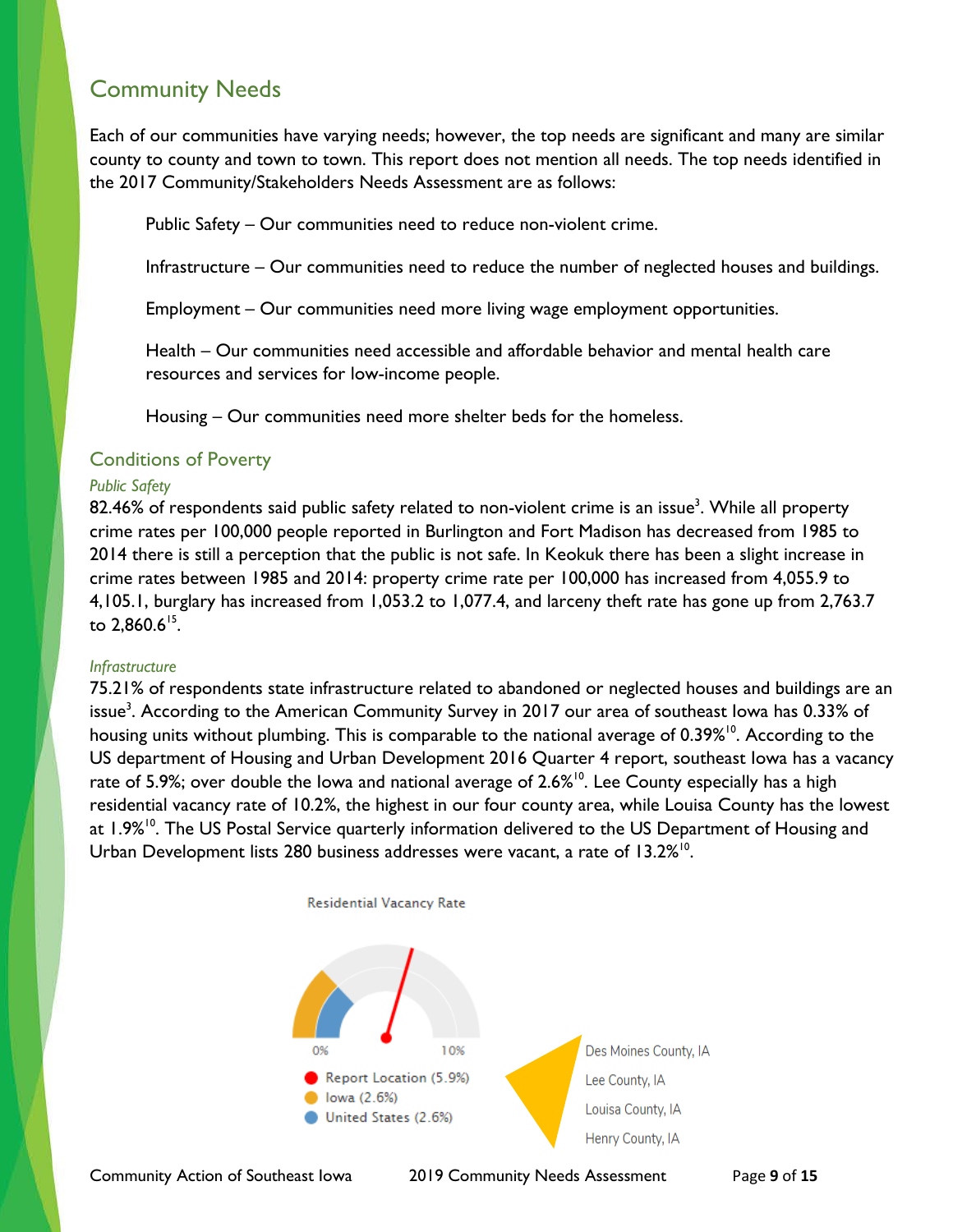#### *Employment*

68.65% feel there are needs around employment, specifically that there are not a sufficient number of fulltime job opportunities available that pay at least \$15 per hour and 68.8% said there are not a sufficient number of part-time job opportunities available that pay at least  $\$15$  per hour $^3$ . Of those employed 22% would be likely to change/accept other employment<sup>16</sup>. Of those unemployed an offering of \$14 per hour would attract 75% of applicants<sup>16</sup>. All industries combined from 2015 to 2016 had a decrease of 1.91% of employment<sup>17</sup>. Lee County reported the highest jobless rate in the state in 2016 at 6.2%<sup>17</sup>.

#### *Health*

74.35% of respondents say there are not enough behavior and mental health care resources/services that are accessible and affordable for low-income people $^3\!$ 

#### *Housing*

73.28% state there are not a sufficient number of shelters or shelter beds<sup>3</sup>. There are only two shelters in our service area; the Burlington Area Homeless Shelter and the Emma Cornelius Hospitality House in Fort Madison. Both of these are short-term stay shelters and are often full.

## <span id="page-9-0"></span>Causes of Poverty

#### *Public Safety*

There is a myriad of possibilities as to why non-violent crime occurs. Some possible causes could be youth who are unsupervised, a lack of positive influences in close social relationships to model non-criminal, socially responsible behavior, lack of involvement in positive activities, or the influence of drugs and alcohol.

# *Infrastructure*

Many homes and buildings in southeastern Iowa are older than the national average<sup>10</sup>. This lends to their disrepair, as people do not have funding or ability to maintain them.

#### *Employment*

At places of business where people are making a living wage, people may stay longer leading to less openings. Small businesses, less than 50 people, represent 94% of the jobs in our region<sup>17</sup>. These small employers often hire few people and are often not able to offer a living wage along with benefits. The physical nature of some jobs may limit those with disabilities or health struggles from keeping them. Factories in the local area often hire through staffing agencies, which pay a lower wage with less benefits leading people to continue to seek other employment. In southeastern Iowa 87.03% of estimated employment vacancies are under  $$15$  per hour<sup>19</sup>.

#### *Health*

With a high demand and a low number of locations or providers offering services some behavior and mental health care resources have chosen to not accept Medicaid. Medicaid has a payment system which some providers choose not to navigate. Clinics are able to stay very busy with months of preset appointments without accepting Medicaid members. This lessens the services available for low-income people. Long waiting lists discourage some from getting mental health care. High business costs for those offering mental health care may contribute to locations closing.



**Burlington Area Homeless Shelter Hope for the Homeless**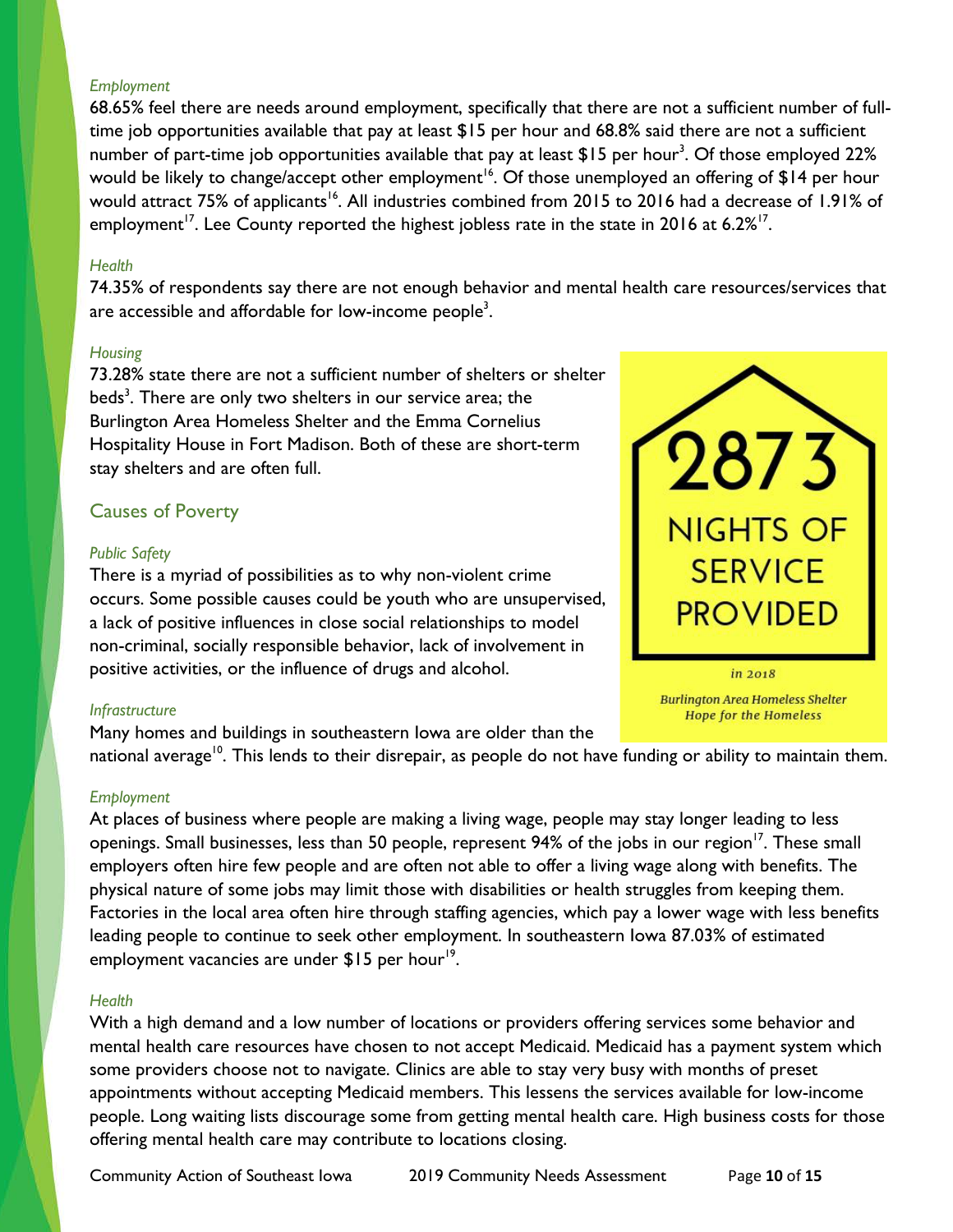#### *Housing*

Adding more shelter beds and resources to our communities is not easy. Funding continues to be one of the larger barriers to doing so. Large capital is needed to construct sites for the homeless and human resources are needed to run the operations as well as the funding to keep them operational.



# <span id="page-10-0"></span>Programs and Services

Our agency operates several programs and services which address our client and community needs. We recognize we can not do it all and rely on our several partners in the area who also provide great services to those of low income. Partnerships and knowledge of local resources enables our staff to refer to others so needs can be met. We produce local guides to resources and have these and many other resources listed on our website: [www.caofseia.org](http://www.caofseia.org/)

#### *Employment*

Employment and living wage jobs are a focus of the FaDSS program and Employment Counseling done by CSBG Family Development Specialists.

#### *Housing/Infrastructure/Homeless Beds*

Housing is addressed with the agency's Emergency Rental Assistance program, the Emergency Solutions Grant (ESG) for those who are homeless and at risk of homelessness, and the Tenant Based Rental Assistance (TBRA) program, which pays a portion of rent for those who qualify. Low Income Home Energy Assistance Program (LIHEAP) puts a one-time payment towards winter heating costs for those who qualify. The Crisis program assists those with disconnect notices for their utilities to keep them on or to re-establish connection. The Weatherization program makes homes more energy efficient thereby reducing home energy costs. The Senior Home Repair program makes safety improvements so clients are able to remain in their home. These improvements relate to the quality of the home and maintenance improving property values for the community.

## *Transportation*

Our Family Development and Self Sufficiency program (FaDSS) is sometimes able to assist clients with car repairs such as batteries and tires. The Embrace Iowa program, supported by the Des Moines Register and donations has been able to help people replace windshields, tires and batteries in their vehicles. Our centers work with the local bus companies to provide bus passes and tokens.

#### *Food*

In addressing food needs, each of our local centers have a food pantry to assist those seeking nutritional assistance. Our agency administers the Child and Adult Care Food Program (CACFP) and the Special Supplemental Nutritional Program for Women, Infants and Children (WIC) to enhance food availability and nutrition.

#### *Budgeting*

In regards to financial needs, CSBG Specialists have budgeting resources and are trained to do budget counseling. FaDSS may assist clients with money management. Specialists are knowledgeable regarding other area programs and services, which may help to alleviate financial needs to further assist people.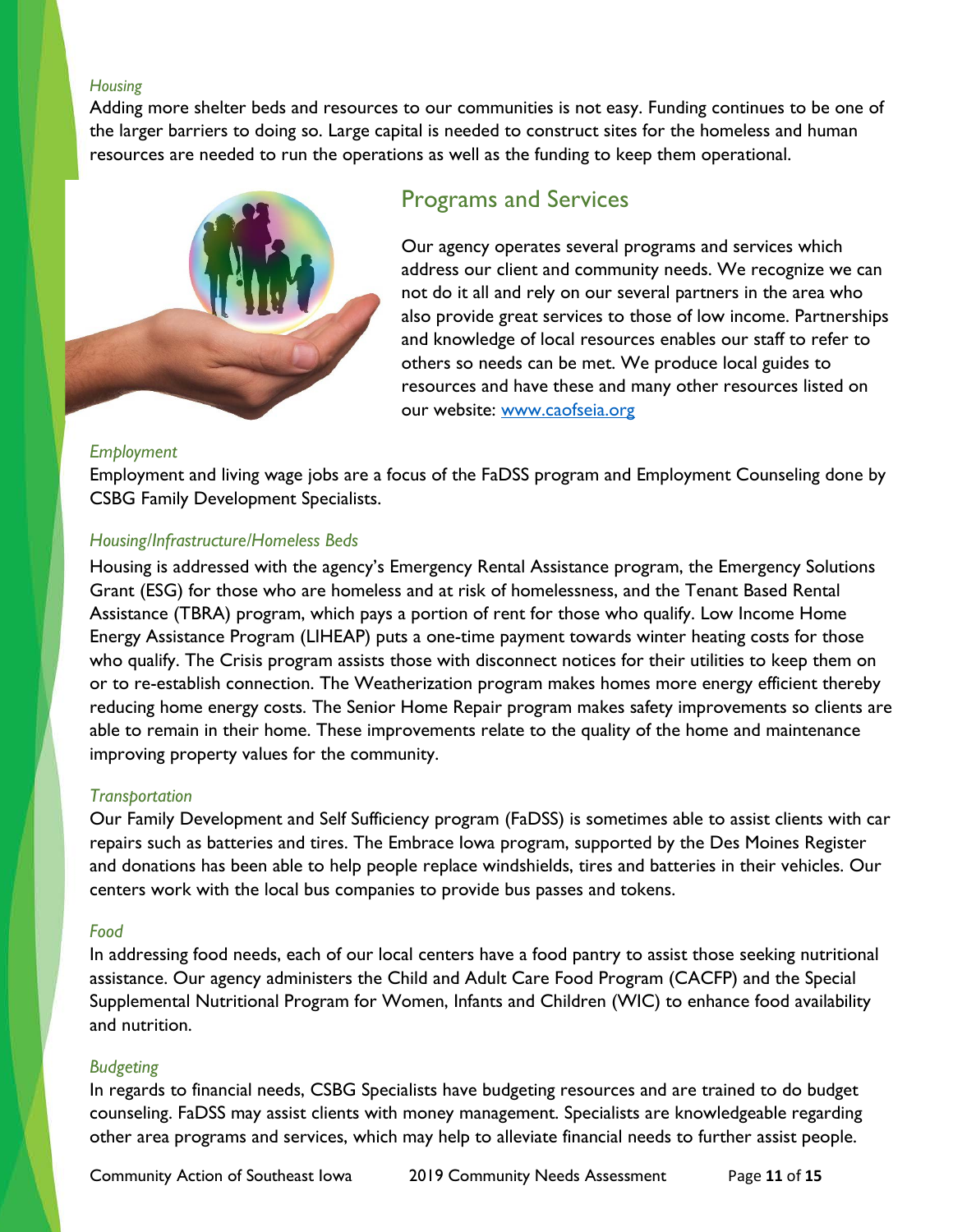#### *Public Safety*

Head Start does positive role modeling and involves local law enforcement. Head Start and Parents as Teachers (PAT) work with parents to instill positive qualities in youth in hopes that they will be productive law abiding citizens as they age. Head Start and PAT provide positive social opportunities where parents and children can engage in healthy social behaviors. FaDSS and CSBG Specialists promote positive local events for all ages to provide enriching community opportunities, which may counter involvement in criminal activity.

#### *Health*

Head Start and WIC provide health screenings for enrolled children and makes referrals for behavioral needs. A recent victory in spring of 2019 was that Hillcrest in Mt Pleasant, who was slated to close, will continue to offer mental health services in that community.

Client and community needs are a colorful puzzle. We have pieces that fit as do other people, donors, agencies, and communities.

# <span id="page-11-0"></span>Data Specific to Poverty

According to the Federal Register January 11, 2019 the federal guidelines of poverty are below. The standard usage of poverty in this document is discussed in relation to 100% of the federal poverty level. Different programs and services through our agency serve those up to 200% of poverty: Head Start income limits are set at 100% with few exceptions, WIC has a limit of 185%, LIHEAP 175%, and Weatherization 200%.

| <b>Family Size</b>                     | 100%     | 200%     |  |
|----------------------------------------|----------|----------|--|
|                                        | \$12,490 | \$24,980 |  |
| 2                                      | \$16,910 | \$33,820 |  |
| 3                                      | \$21,330 | \$42,660 |  |
| 4                                      | \$25,750 | \$51,500 |  |
| 5                                      | \$30,170 | \$60,340 |  |
| 6                                      | \$34,590 | \$69,180 |  |
| 7                                      | \$39,010 | \$78,020 |  |
| 8                                      | \$43,430 | \$86,860 |  |
| Add \$4,320 for each additional person |          |          |  |

The following statistics relate to the counties of Des Moines, Henry, Lee, and Louisa in southeastern Iowa unless otherwise noted<sup>10</sup>. The total poverty rate is 12.95% compared to the lowa rate of 10.8%. Poverty in southeast Iowa has increased by 3.12% from 2000 to 2017 while the national average of increase has been 2.1%10.

## <span id="page-11-1"></span>Population in Poverty by Gender

A greater percentage of females are in poverty in southeast Iowa than the state and national average. While males fare better in southeast Iowa than nationally, they are still at a higher percentage in poverty when compared to the state average<sup>10</sup>.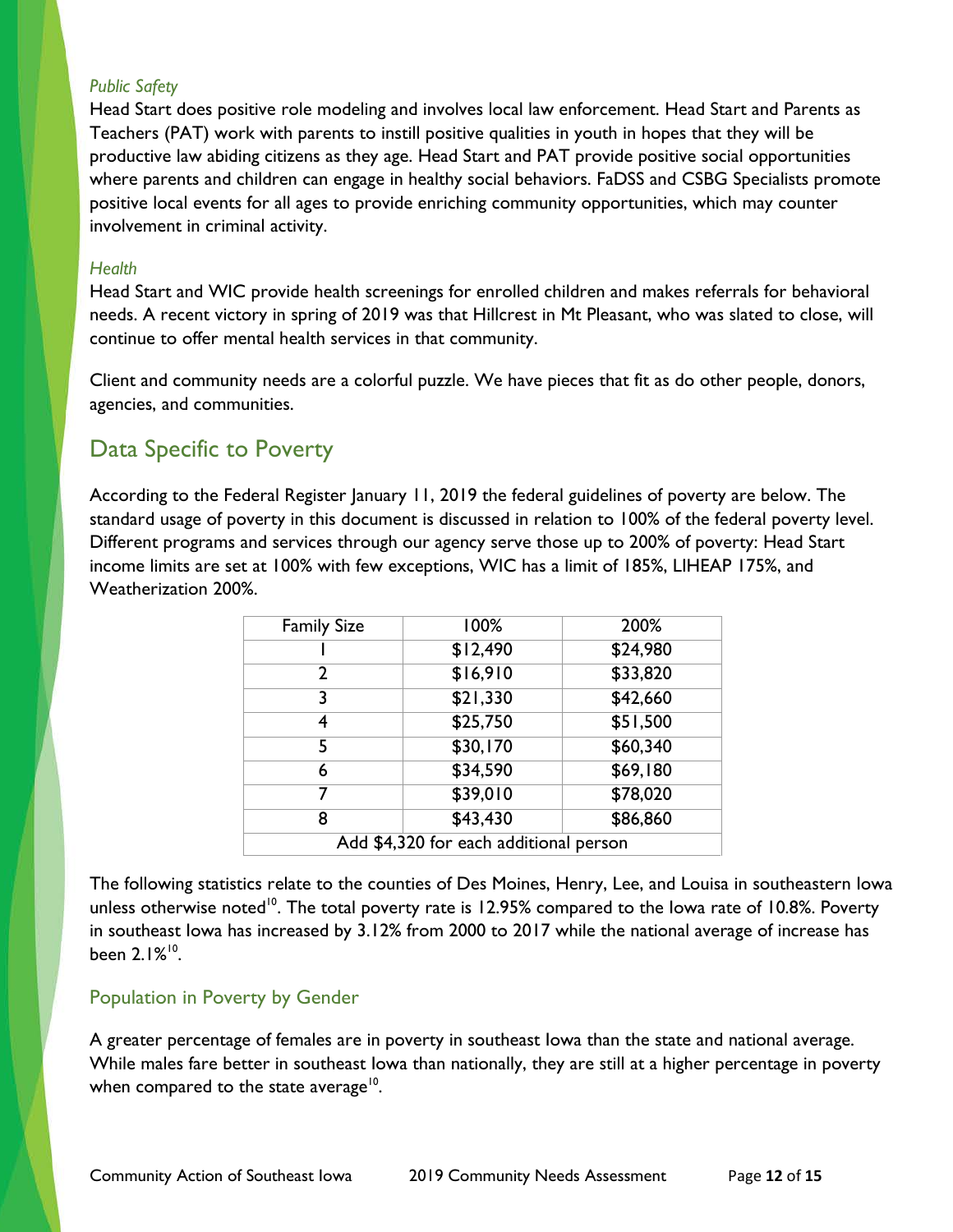| <b>Report Area</b>     | <b>Total Male</b> | <b>Total Female</b> | <b>Percent Male</b> | <b>Percent Female</b> |
|------------------------|-------------------|---------------------|---------------------|-----------------------|
| <b>Report Location</b> | 6,521             | 8,445               | 12.9%               | 16.31%                |
| <b>lowa</b>            | 161, 197          | 200, 146            | 10.78%              | 13.16%                |
| <b>United States</b>   | 20,408,626        | 25,241,719          | 13.31%              | 15.8%                 |

# <span id="page-12-0"></span>Population in Poverty by Age

The Iowa average of children 0-4 who lived in poverty based on the 2019-2017 American Community Survey was 16.6%. The rate in southeast Iowa is considerably higher at 26.8%. For those who are ages 5- 17 it is 20.4%, while the Iowa average is 14.1%. Persons over age 65 are in poverty at a rate of 8.4% in southeast Iowa compared to 7.3% in Iowa.

# <span id="page-12-1"></span>Population in Poverty by Race

While whites make up 92.6 % of the population, they have the smallest percentage of their population in poverty, 12.84%. Identified populations who are non-white have between 10.8% and 49.73% of their population in poverty in southeast Iowa. Native American/Alaska Natives have the lowest rate in poverty at 10.8% and Black or African Americans have the highest rate at 49.73%<sup>10</sup>.

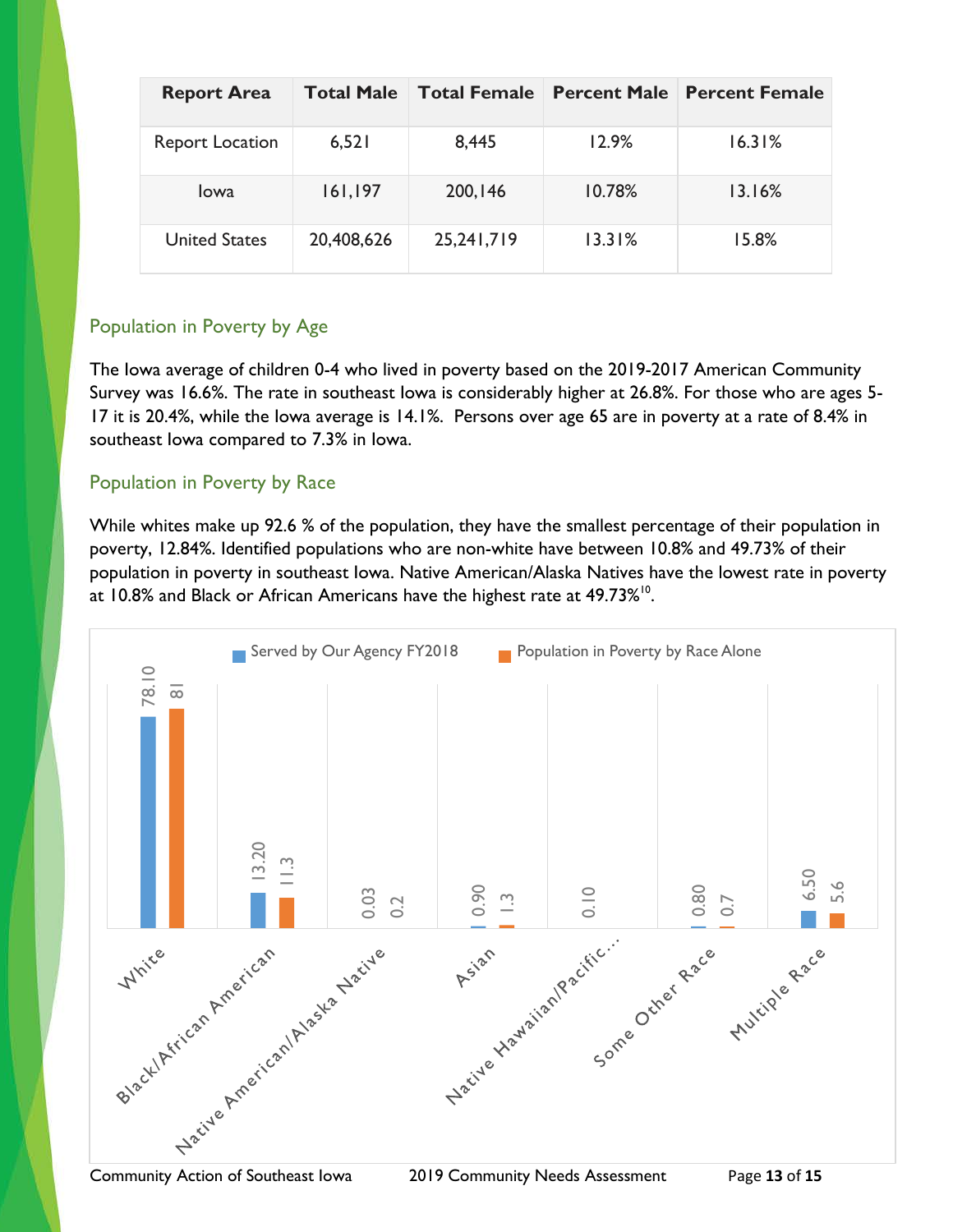As noted in the table above<sup>10</sup>, our agency is serving all minorities in poverty at a slightly higher rate, other than Asians, than their identified occurrence in poverty in our area.

# <span id="page-13-0"></span>Population in Poverty by Ethnicity

The graph below shows the number and percentages of those who identify as Hispanic/Latino or non-Hispanic/Latino who are living in poverty. In southeastern Iowa 1.6% less than the national average and 2.12% less than the Iowa average of Hispanics/Latinos are living in poverty in our area<sup>10</sup>.

| <b>Report Area</b>     | Total Hispanic /<br>Latino | <b>Total Not</b><br>Hispanic /<br>Latino | <b>Percent</b><br>Hispanic /<br>Latino | <b>Percent Not</b><br>Hispanic /<br>Latino |
|------------------------|----------------------------|------------------------------------------|----------------------------------------|--------------------------------------------|
| <b>Report Location</b> | 1,023                      | 13,943                                   | 20.55%                                 | 14.32%                                     |
| Iowa                   | 39,197                     | 322,146                                  | 22.67%                                 | 11.33%                                     |
| <b>United States</b>   | 12,269,452                 | 33,380,893                               | 22.15%                                 | 12.96%                                     |

## <span id="page-13-1"></span>Food Needs Data

Of school age children in southeast Iowa, 47.77% were eligible for free or reduced price lunch compared to the national average of 49.21%. Children in southeast Iowa; however, are not as well off as their peers around the state, as the lowa state average is  $40.89\%$ <sup>10</sup>. Nationally the food insecurity of children is 17%. There are likely 79% of children that are income eligible for nutrition programs who have household incomes at or below 185% of the federal poverty level. In southeast Iowa Lee County has the highest rate of food insecurity among children at  $20.6\%$ <sup>18</sup>.

Our agency served 13.54% of the population in southeast Iowa in fiscal year 2018. We provided 4,201 food boxes to 3,740 individuals, which is 25% of the population in poverty (14,966) in southeast Iowa. Of those provided food boxes by our agency, 34.1% were under the age of 18. In a staff survey 22.94% said low-income households need assistance with

# Percent Students Eligible for Free or Reduced Price Lunch



food in order to achieve or maintain self-sufficiency<sup>8</sup>. In the 2019 Client Satisfaction Survey, 20.83% of clients listed "getting food" as one of the greatest challenges their household is currently facing<sup>5</sup>. Feeding America lists Iowa's food insecurity at 10.9% compared to the national average of 12.5%. While as a whole we are better off than the state, Louisa County's low rate of food insecurity at 8.6% balances out Lee County and Des Moines County, which are both above the national average at 13.5% and 13.4%<sup>18</sup>.